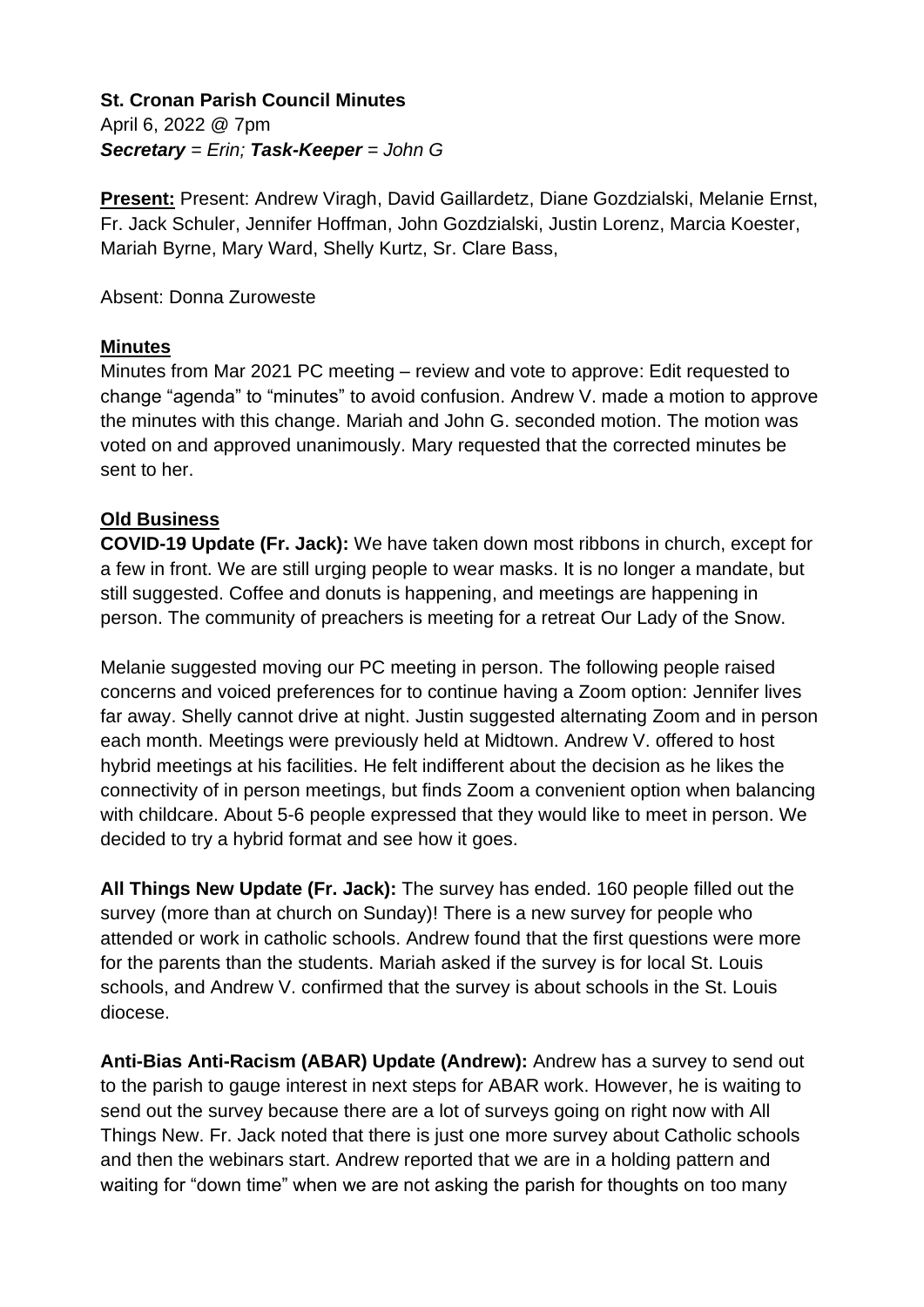other things. He asked when would be the best time to pick this work up again. Fr. Jack suggested the end of the April/beginning of May, before the wedding season.

Andrew might need feedback on wording for the email to parish because All Things New has triggered volatility among parishioners. We want to acknowledge what work has already been done with regards to ABAR, but also that a lot of work still needs to be done. Fr. Jack says we need an open comments section in the survey. Justin is willing to help with this process.

**Volunteers to Lift Up (Clare):** The next one will be towards the end of April or early May and we will lift up the women who started the small group discussions.

**Fundraising Committee Update (Jennifer):** Helen and Jennifer are in contact with Donna Morgan for the baseball raffle in the spring. The raffle runs for 7 weeks, tickets are \$25 a piece, and will be sold at church. The container garden plant sale will be in May/June.

**Book Club, Prayer Shawl Ministry, and Garden Committee report (Jennifer):** See the report that was sent out with the agenda for details. Book discussion group is reading a new book, "The Watchman." Eileen wrote blurb on prayer shawl ministry, which is still going strong. The garden committee is back in action and will have a work day in spring/summer, which Melanie will advertise in the young adults group.

**Event Banner (Erin):** We looked over a new version of the event banner. Melanie and Justin thought that having a QR code would be a good idea. Andrew V. confirmed that the website address will not change even when the website is updated. Andrew V. also suggested adding the Facebook and Instagram logos and expressed the thought that people rarely look up specific website addresses anymore. Andrew V. Justin, and Mariah expressed the importance of welcome people outside of the Catholic community. We decided to do a survey amongst council members for input on the best scripture quote to include, as well as JAM board for other banner suggestions. We decided to remove the compassionate STL logo from the banner.

#### **New Business**

**Young Adults Update (Melanie):** We had the first official event of the year, which 15 people attended. Everyone brought food for a potluck picnic in Tower Grove Park. We talked about future ideas & activities, and suggestions included game night, hikes, beer tasting, mushroom foraging, volleyball, and a prayer service or retreat. We use GroupMe for communication and 40 people are members of the group (although many of them inactive).

**Parishioner request for song lyrics display screen (Melanie):** There is a parishioner who finds it hard to follow all the songs at mass and suggested putting up a screen with song lyrics. Fr. Jack said this is probably not going to work because screens can cost as much as \$30,000. Some suggestions for alternate accessibility include that Diane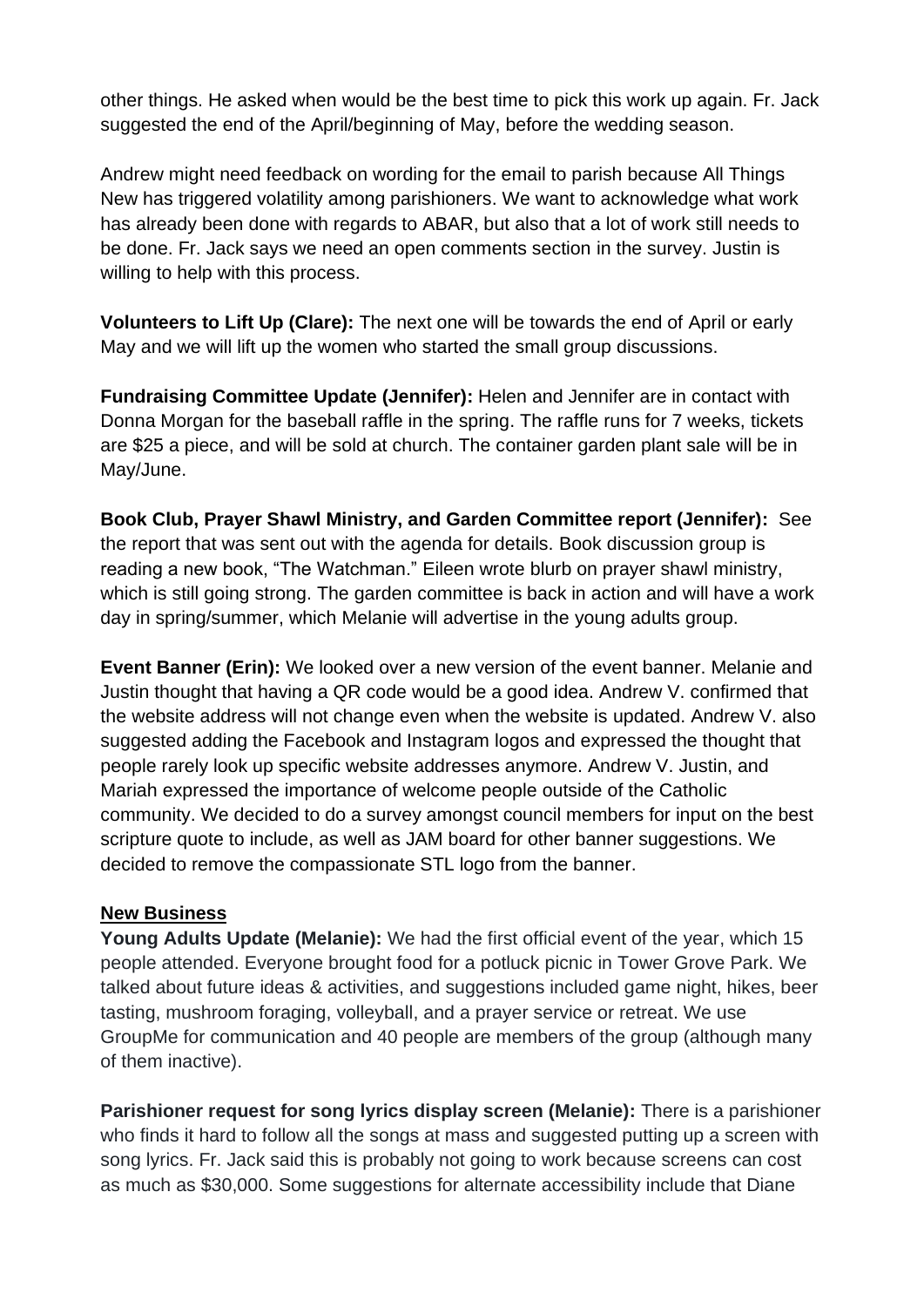sends out QR codes every week and we can look into having hearing aid options at mass. We do not know enough about the parishioner's concern to address it directly. There is already a worship aid on the website, that Diana puts up every Saturday and there is a QR code for the music on the way into the church.

**Website & social media update (Andrew):** The website is mapped out on pen & paper and Andrew is sending it to the web designer Michael. Andrew has been posting on Instagram and Mary is helping with Facebook, but they would like help suggesting things to post (for example, food insecurity, housing crisis, etc.). Andrew has been looking for more accounts like James Martin and Catholic Ministries, among others. We are still getting a lot of views on Facebook live, probably from homebound people. Andrew would like help with the livestreaming especially since more people are in church now. Maybe we could offer community service hours to high school students to live stream masses. We will be live-streaming the triduum services & need help.

### **Fr. Jack's Report**

Mass with the Archbishop update: Mass with the Archbishop is scheduled for May 29<sup>th</sup>. Fr. Jack sent email to chancellor Nancy Werner, responding that our request is not about the synod and has not heard back.

Synodal listening sessions report (LGBTQIA & Catholics who left the church): We had a successful, spirited, prayerful, and sorrowful listening session for the synod on LGPTQIA+. 100 people came, each table had a scribe, and Olivia is condensing all the notes. They passed out a paper encouraging people to sign up for "New Ways" and 52 papers came back with feedback. Marie Kenyon is behind organizing this and we might be able to get grant money.

Pride Celebration: David is stepping down and DeeDee and Eileen are stepping up to organize the St. Cronans booth at Pride Fest.

Catholic Bishops statement, "God is On Your Side": Fr. Jack wants everyone to take a look and vote on this at the next meeting.

Holy Week: We will be blessing palms on Palm Sunday. Holy Thursday mass is at 7pm, no mass on Good Friday, and Easter Vigil will start with outdoor fire. There are no baptisms this year.

Creating a Congregational Manifesto: Be prepared to discuss this at the next meeting. Should this be a parish council responsibility, parish assembly, or not at all?

#### **Diane's Report**

Peace in Ukraine Prayer Service: Prayer for Ukraine is recorded and on the website. Do we want a prayer service?

COVID prayer service: The COVID prayer service is also posted on the website.